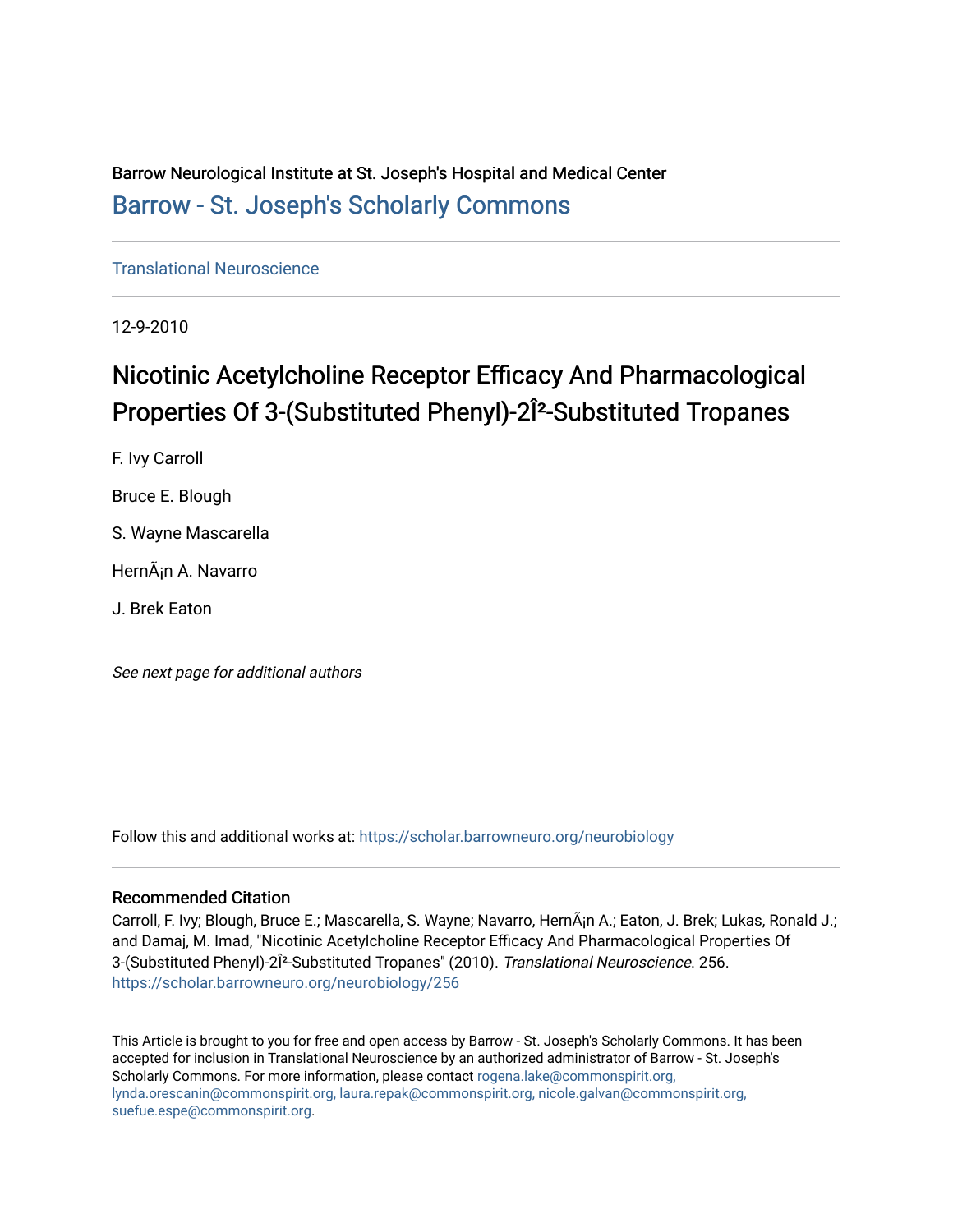# Authors

F. Ivy Carroll, Bruce E. Blough, S. Wayne Mascarella, HernÂ<sub>i</sub>n A. Navarro, J. Brek Eaton, Ronald J. Lukas, and M. Imad Damaj

This article is available at Barrow - St. Joseph's Scholarly Commons: [https://scholar.barrowneuro.org/neurobiology/](https://scholar.barrowneuro.org/neurobiology/256) [256](https://scholar.barrowneuro.org/neurobiology/256)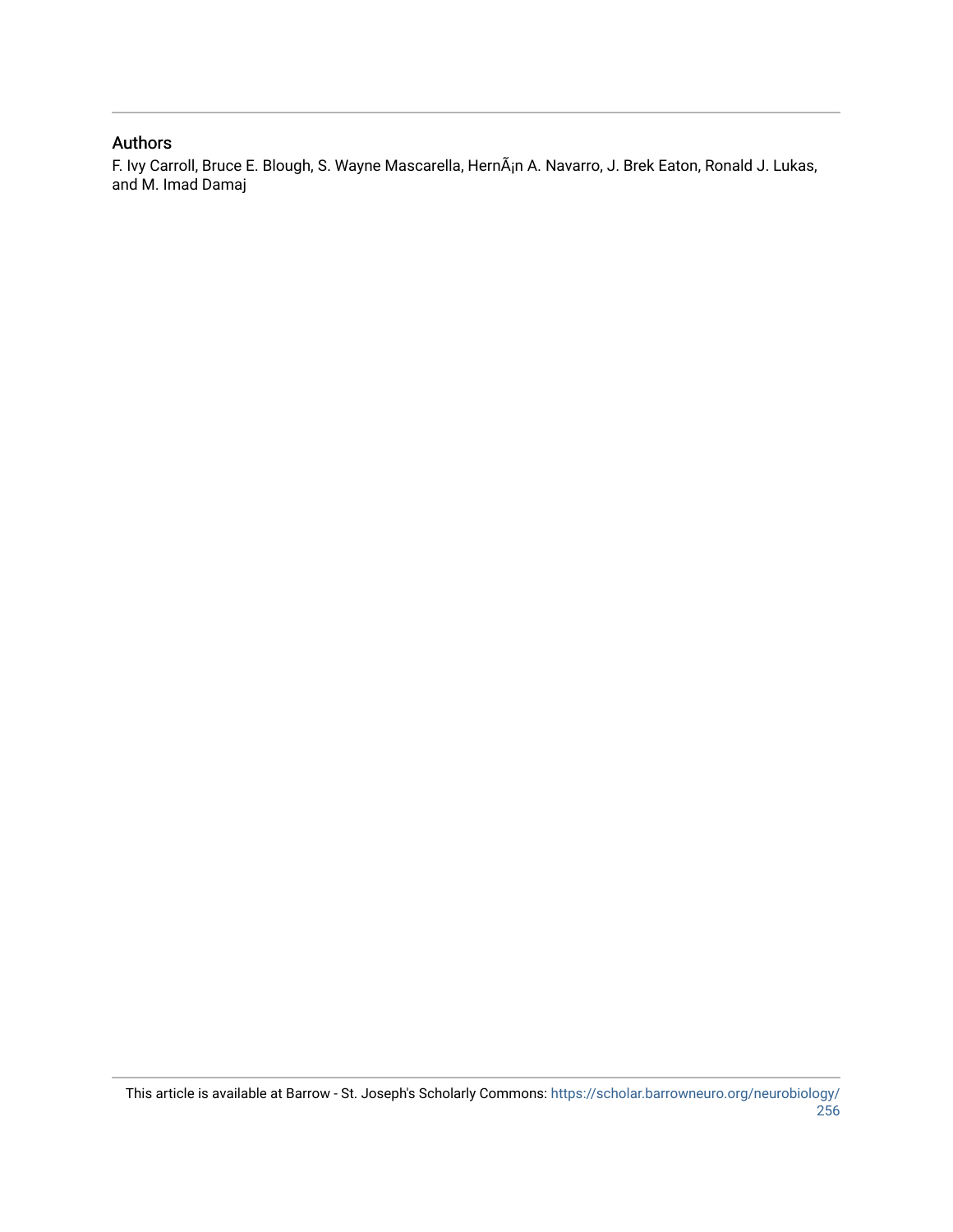# Nicotinic Acetylcholine Receptor Efficacy and Pharmacological Properties of 3-(Substituted phenyl)-2β-substituted Tropanes

F. Ivy Carroll,\*,† Bruce E. Blough,† S. Wayne Mascarella,† Hernan A. Navarro,† J. Brek Eaton,‡ Ronald, J. Lukas,‡ and M. Imad Damaj<sup>§</sup>

<sup>†</sup>Center for Organic and Medicinal Chemistry, Research Triangle Institute, Research Triangle Park, North Carolina 27709-2194, United States,  $^{\ddagger}$ Division of Neurobiology, Barrow Neurological Institute, 350 West Thomas Road, Phoenix, Arizona 85013, United States, and  $^8$ Department of Pharmacology and Toxicology, Medical Campus, Virginia Commonwealth University, Richmond, Virginia 23219, United States

Received August 2, 2010

There is a need for different and better aids to tobacco product use cessation. Useful smoking cessation aids, bupropion (2) and varenicline (3), share some chemical features with 3-phenyltropanes (4), which have promise in cocaine dependence therapy. Here we report studies to generate and characterize pharmacodynamic features of 3-phenyltropane analogues. These studies extend our work on the multiple molecular target model for aids to smoking cessation. We identified several new 3-phenyltropane analogues that are superior to 2 in inhibition of dopamine, norepinephrine, and sometimes serotonin reuptake. All of these ligands also act as inhibitors of nicotinic acetylcholine receptor (nAChR) function with a selectivity profile that favors, like 2, inhibition of  $\alpha\beta\beta4^*$ -nAChR. Many of these ligands also block acute effects of nicotine-induced antinociception, locomotor activity, and hypothermia. Importantly, all except one of the analogues tested have better potencies in inhibition of nicotine conditioned place preference than 2. We have identified new compounds that have utility as research tools and possible promise for treatment of nicotine dependence.

#### Introduction

Tobacco product use, principally through cigarette smoking, is the greatest preventable cause of premature mortality, contributing in the United States to over 435 000 deaths annually.1 Tobacco use cessation can halt and reverse the biological damage caused by smoking.<sup>2</sup> It is now commonly accepted that smoking behavior is maintained by the reinforcing effects of nicotine (1) and aversive effects of nicotine withdrawal.<sup>3-6</sup> Both nonpharmacological and pharmacological interventions have demonstrated efficacy in smoking cessation.7 At present, first-line pharmaceutical treatments include nicotine replacement therapy  $(NRT<sup>a</sup>)$ ,<sup>8</sup> bupropion (2) and varenicline  $(3)$ .<sup>9,10</sup> While these treatments are useful in helping  $5-20\%$  of smokers abstain over the long term, new pharmacotherapies are needed that are either more effective or can impact those individuals not helped by existing treatments.



<sup>\*</sup>To whom correspondence should be addressed. Telephone: 919- 541-6679. Fax: 919-541-8868. E-mail: fic@rti.org.<br>"Abbreviations: NRT, nicotine replacement therapy; DA, dopamine;

The effectiveness of varenicline in smoking cessation is thought to be due to its action as a partial agonist at  $\alpha$ 4 $\beta$ 2containing nicotinic acetylcholine receptors (nAChR).<sup>9,10</sup> The mechanism for bupropion's effectiveness as a smokingcessation aid appears to be more multifaceted.<sup>11</sup> Its behavioral and neurophysiological effects resemble those of psychomotor stimulants, $12$  and similar to other psychomotor stimulants, 2 inhibits the reuptake of dopamine  $(DA)$ .<sup>13,14</sup> It also inhibits the reuptake of norepinephrine  $(NE)^{13,14}$  and is a noncompetitive inhibitor of  $\alpha$ 3 $\beta$ 4\*-nAChR (where the  $*$  indicates that nAChR subunits are known or possible assembly partners in addition to those indicated) and  $\alpha$ 4β2-nAChR.<sup>14</sup> In animal behavioral pharmacology studies, 2 induced locomotor activity,<sup>15,16</sup> generalized to cocaine and amphetamine in drug discrimination studies, <sup>17,18</sup> produced conditioned place preference  $(CPP)$ ,<sup>19</sup> and was self-administered by both rats<sup>20</sup> and nonhuman primates.21

Over the past several years, we have synthesized a large number of 3-phenyltropane analogues and evaluated them for binding at monoamine transporters.<sup>22,23</sup> Similar to 2, some analogues were better at inhibiting the dopamine (DA) transporter (DAT) and the norepinephrine (NE) transporter (NET) than the serotonin (5HT) transporter (SERT). Others were selective for DAT relative to NET and SERT, whereas others showed similar inhibition at all three transporters.<sup>22,23</sup> In 1995, Lerner-Marmarosh et al. reported that a number of 3-phenyltropane analogues were effective in blocking nicotine-induced seizures in mice and that a good correlation was observed between pharmacological potencies and abilities to block [<sup>3</sup>H]mecamylamine binding to brain membranes.<sup>24</sup> On the basis of these results, Lerner-Marmorosh et al. concluded that

r2010 American Chemical Society Published on Web 11/08/2010 pubs.acs.org/jmc

<sup>5</sup>HT, serotonin; NE, norepinephrine; HEK, human embryonic kidney; DAT, dopamine transporter; SERT, serotonin transporter; NET, norepinephrine transporter; nAChR, nicotine acetylcholine receptor; VTA, ventral tegmental area; MPE, maximum possible effect; CPP, conditioned place preference.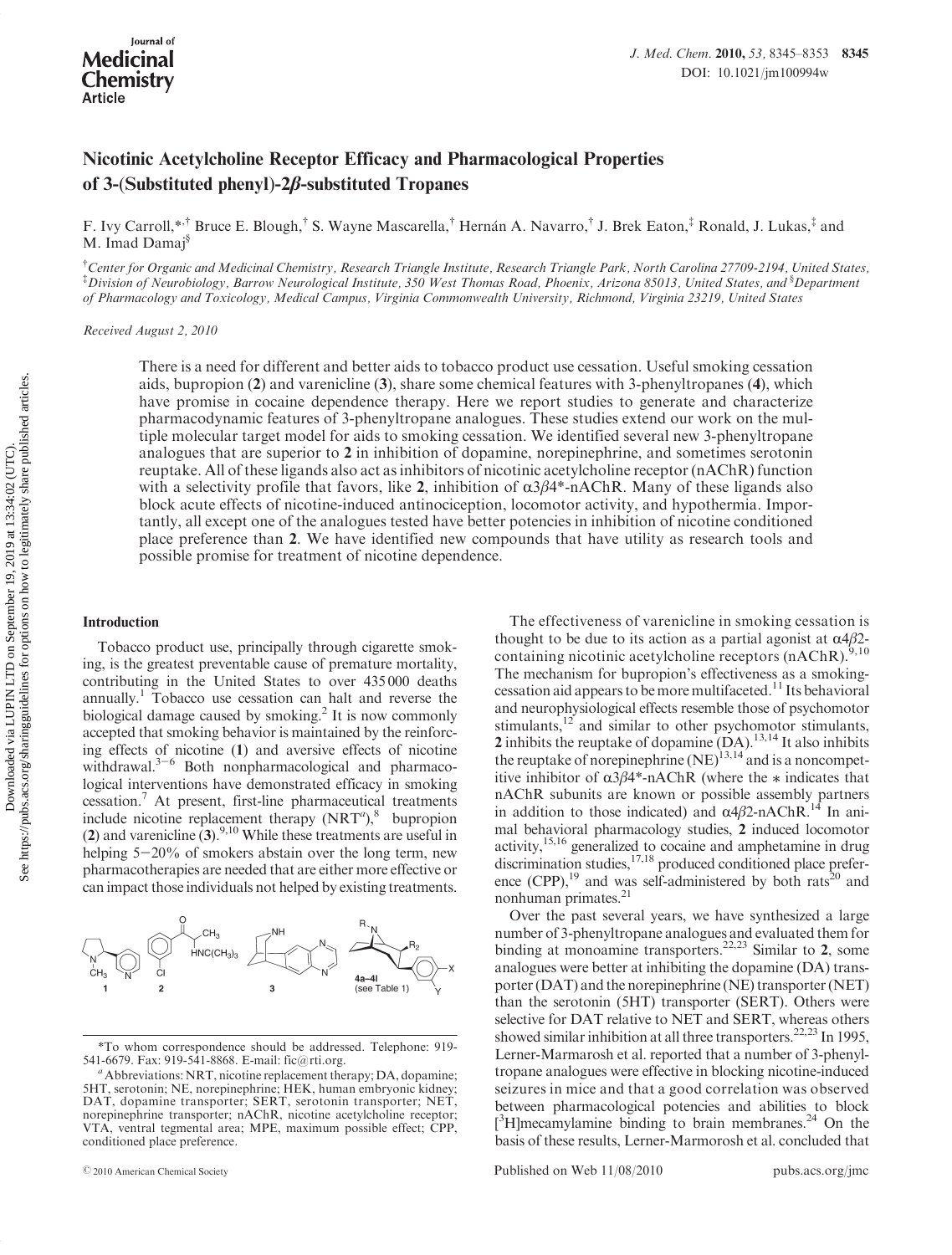the 3-phenyltropane analogues are neuronal nicotinic antagonists acting on a similar site to that of mecamylamine, a noncompetitive nicotinic antagonist. In another study, we reported that several 3-phenyltropane analogues blocked nicotine-induced antinociception in the tail-flick test in mice with potencies greater than that of  $2^{25}$  These intriguing results suggested that an additional pharmacological study of the 3-phenyltropane class of monoamine uptake inhibitor might provide information about the mechanism of action of noncompetitive nicotinic antagonists like 2 and could provide lead compounds for development as aids to smoking cessation or as drugs for treatment of neurological or psychiatric disorders involving nicotinic mechanisms.

In this study, we report the synthesis and biological evaluation of 3-phenyltropane analogues  $4a-1$ . All analogues show inhibitory potency at human DAT and NET and functional antagonism of human  $\alpha 3\beta 4^*$ -nAChR. Similar to 2, the compounds antagonize the antinociceptive, hypolocomotor, and/or hypothermic effects induced by an acute injection of nicotine in mice and blocked nicotine CPP after repeated injection.

## **Chemistry**

The 3-phenyltropane analogues  $4a-e$ ,  $4g$ , and  $4l$  were synthesized as previously reported.<sup>26-29</sup> Scheme 1 outlines the synthetic route used to prepare 3β-(4-chlorophenyl)-2β-  $(4', 5'$ -dimethylbenzimidazol-2'-yl)tropane  $(4f)$ . 3 $\beta$ - $(4$ -Chlorophenyl)tropane-2β-carboxylic acid  $(5)^{28}$  is converted to the acid chloride and then treated with 4,5-dimethyl-1,2-phenylenediamine to give amide 6. Treatment of 6 with phosphorus oxychloride gave the desired 4f. The nortropane analogue 4h was prepared from 4c as shown in Scheme 2. Treatment of 4c in 1,2-dichloroethane containing excess 1-chloroethyl chloroformate (ACE-Cl) followed by refluxing the intermediate urethane in methanol gave 4h.

The synthesis of the  $3\beta$ -(4-chloro-3-methylphenyl)-2 $\beta$ -(3'substituted isoxazol-5'-yl)tropanes (4i and 4j) is also outlined in Scheme 2. A solution of 4c was added to the dilithium salt of the appropriate ketone oxime in tetrahydrofuran (THF) at  $0^{\circ}$ C under nitrogen, and the reaction mixture was allowed to warm to  $25 \text{ °C}$ . After a few hours, the reaction mixture was added to a THF solution containing sulfuric acid and refluxed for 1 h to give the desired products 4i and 4j.

The synthesis of the  $3\alpha$ ,  $2\beta$ -tropane 4k is outlined in Scheme 3. Addition of a solution of  $(1R, 5S)$ -2- $(3'-\text{methyl-1}', 2', 4'-\text{ethol})$ oxadiazol-5'-yl)-8-methyl-8-azabicyclo[3.2.1]oct-2-ene (7)<sup>30</sup> in anhydrous THF at  $-78$  °C to a solution of the 3-chloro-4-methylphenyllithium (prepared from the appropriate aryl bromide and butyllithium) followed by quenching with 1 N hydrochloric acid at  $-78$  °C formed the 3 $\alpha$ -(substituted phenyl)tropane-2 $\alpha$ -(3'-methyl-1',2',4'-oxadiazol-5'-yl)tropanes (8). In addition to the desired isomer, the  $2\alpha,3\beta$ -isomer was also formed, which was removed by flash chromatography or carried through and removed at the next reaction. Transformation of oxadiazole 8 to the desired methyl ester 4k was accomplished by reduction with nickel boride (generated in situ by reaction of sodium borohydride and nickel tetraacetate) and hydrochloric acid in refluxing methanol. Under such conditions, a complete epimerization of C-2 to form the 3 $α$ ,2 $β$ -stereoisomer was observed.

In Vitro Assays. The 3-phenyltropane analogues  $4a-1$  were evaluated for their ability to block reuptake of  $[^{3}H]$ dopamine ([<sup>3</sup>H]DA), [<sup>3</sup>H]serotonin ([<sup>3</sup>H]SERT), and [<sup>3</sup>H]norepinephrine

#### Scheme  $1^a$



 $a$  Reagents: (a) (COCl)<sub>2</sub>, CH<sub>2</sub>Cl<sub>2</sub>; (b) 4,5-dimethyl-1,2-phenylenediamine,  $CH<sub>2</sub>Cl<sub>2</sub>$ ; (c) POCl<sub>3</sub>.

## Scheme  $2^a$



 $a$  Reagents: (a) ACE-Cl, DCE, reflux; (b) CH<sub>3</sub>OH, reflux; (c) CH<sub>3</sub>- $(C=NOH)R$ , n-C<sub>4</sub>H<sub>9</sub>Li, THF, 0 °C; (d) H<sub>2</sub>SO<sub>4</sub>, THF.

Scheme  $3^a$ 



<sup>a</sup> Reagents: (a) *n*-C<sub>4</sub>H<sub>9</sub>Li, THF, -78 °C, 4 h; (b) TFA; (c) Ni<sub>2</sub>B, CH3OH, HCl.

([3 H]NE) using human (h) DAT, hSERT, and hNET stably expressed in HEK293 cells using conditions similar to those previously reported.31,32 The results are given in Table 1.

The 3-phenyltropane analogues 4a-1 were also evaluated for their ability to antagonize functional responses of  $\alpha 3\beta 4^*$ -,  $\alpha$ 4β2-,  $\alpha$ 4β4-, and  $\alpha$ 1<sup>\*</sup>-nAChR and mechanisms involved for functional inhibition using previously reported methods.<sup>3</sup> Results are given in Table 1 and in Figures 1 and 2.32

In Vivo Assays. Acute Nicotine Testing. The 3-phenyltropane analogues 4a-l were also evaluated for their ability to antagonize behavioral responses to acute nicotine administration as previously described.<sup>32</sup> Results are given in Table 2.

Nicotine Reward Using the CPP Test. Selected 3-phenyltropane analogues were also evaluated for their ability to antagonize the development of nicotine-induced CPP in mice using an unbiased paradigm. $34$  Results are given in Table 2.

# **Results**

Effects on Monoamine Uptake. Compound 2 is a relatively weak monoamine uptake inhibitor. In contrast, all of the 3-phenyltropane analogues studied here have higher inhibitory potencies for DA uptake inhibition. 3β-(4-Methylphenyl) tropane- $2\beta$ -carboxylic acid isopropyl ester (4a) and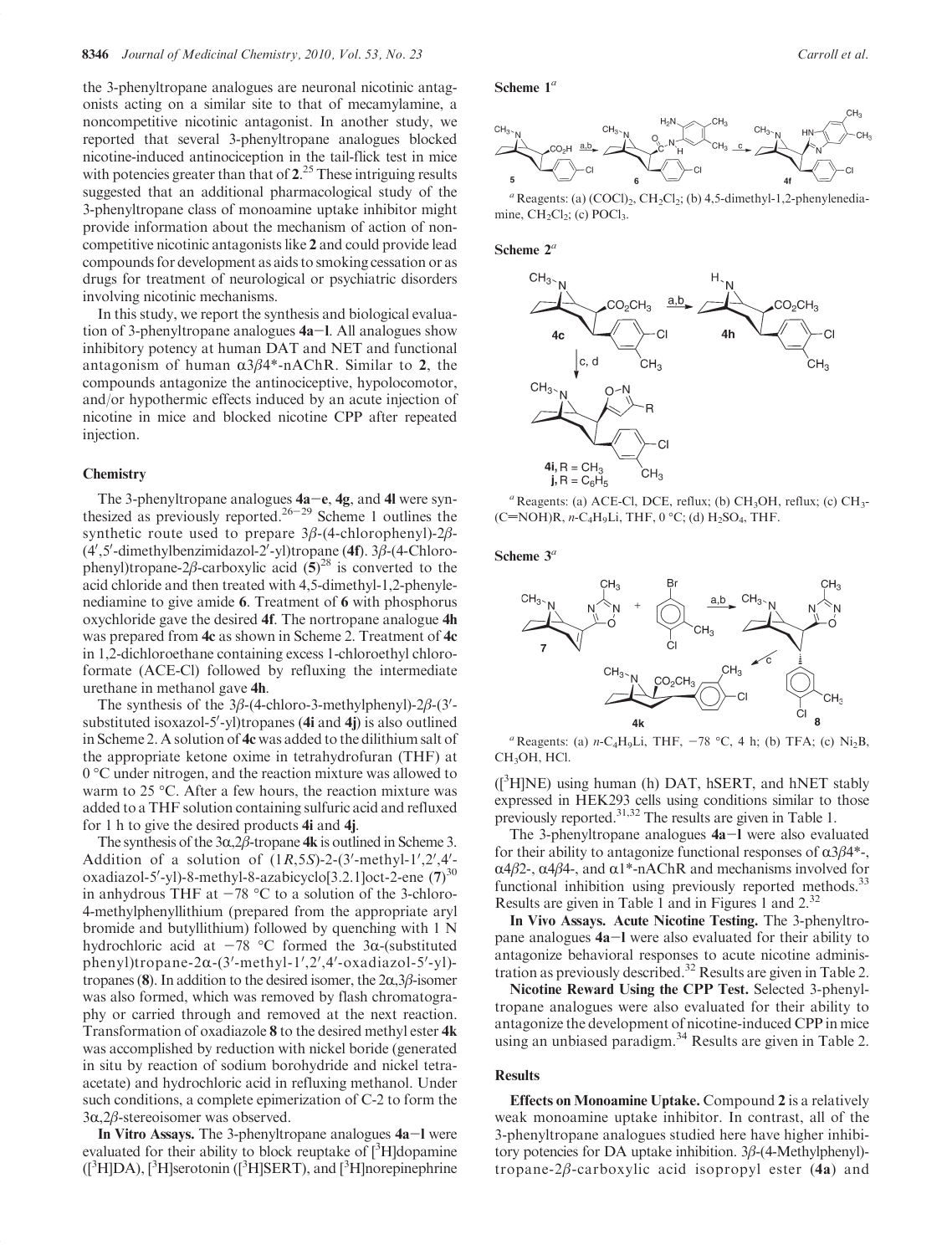Table 1. 3-Phenyltropane Analogue Inhibition of Monoamine Uptake and Nicotinic Acetylcholine Receptor (nAChR) Function



|                |                      |                 |                                    |                 |                 | Monoamine Uptake Inhibition $IC_{50}$<br>$(nM)^a$ |                | nAChR Inhibition IC <sub>50</sub> ( $\mu$ M) <sup>b</sup> |                       |                       |                       |              |
|----------------|----------------------|-----------------|------------------------------------|-----------------|-----------------|---------------------------------------------------|----------------|-----------------------------------------------------------|-----------------------|-----------------------|-----------------------|--------------|
| Compd          | Stereo-<br>chemistry | $R_1$           | $R_2$                              | $\mathbf X$     | Y               | $[^3$ H]DA                                        | $[^3$ H]NE     | $[^3$ H]5HT                                               | $\alpha 3\beta 4^*$ - | $\alpha$ 4 $\beta$ 2- | $\alpha$ 4 $\beta$ 4- | $\alpha$ 1*- |
| $\overline{2}$ |                      |                 |                                    |                 |                 | $658 \pm 180$                                     | $1850 \pm 300$ | IA                                                        | 1.8(1.15)             | 12(1.15)              | 15(1.07)              | 7.9(1.12)    |
| 4a             | $2\beta,3\beta$      | CH <sub>3</sub> | $CO2CH(CH3)2$                      | $CH3$ H         |                 | $0.83 \pm 0.20$                                   | $52 \pm 10$    | $2830 \pm 500$                                            | 1.8(1.07)             | 12(1.15)              | 8.8(1.13)             | 12(1.07)     |
| 4 <sub>b</sub> | $2\beta,3\beta$      | CH <sub>3</sub> | CO <sub>2</sub>                    | $CH3$ H         |                 | $4.8 \pm 0.5$                                     | $122 \pm 20$   | $2010 \pm 800$                                            | 1.3(1.06)             | 11(1.12)              | 7.3(1.15)             | 9.5(1.05)    |
| 4c             | $2\beta,3\beta$      | CH <sub>3</sub> |                                    | $CH3$ H         |                 | $0.75 \pm 0.1$                                    | $11 \pm 2$     | $2600 \pm 1300$                                           | 1.7(1.05)             | 15(1.10)              | 9.9(1.11)             | 9.9(1.05)    |
| 4d             | $2\beta,3\beta$      | CH <sub>3</sub> | $S_6H_5(4Cl)$                      | $CH3$ H         |                 | $11 \pm 3$                                        | $310 \pm 130$  | IA                                                        | 20(1.12)              | 942 (1.74)            | 57 (4.47)             | 95 (1.06)    |
| 4e             | $2\beta,3\beta$      | CH <sub>3</sub> | $C_6H_4(4CH_3O)$                   | Cl              | H               | $3.9 \pm 1$                                       | $26\pm7$       | $2000 \pm 300$                                            | 1.8(1.03)             | 15(1.15)              | >100                  | 19(1.03)     |
| 4f             | $2\beta,3\beta$      | CH <sub>3</sub> | CH <sub>3</sub><br>CH <sub>3</sub> | C1              | $\, {\rm H}$    | $7.3 \pm 2$                                       | $19 \pm 4$     | IA                                                        | 0.57(1.03)            | 1.8(1.15)             | 4.3(1.03)             | 4.7(1.06)    |
| 4g             | $2\beta,3\beta$      | CH <sub>3</sub> | CO <sub>2</sub> CH <sub>3</sub>    | C <sub>1</sub>  | CH <sub>3</sub> | $2 \pm 1$                                         | $1.1 \pm 0.3$  | $1.0 \pm 0.3$                                             | 3.6(1.10)             | 9.8(1.18)             | 24(1.16)              | 26(1.07)     |
| 4h             | $2\beta,3\beta$      | $\,$ H          | CO <sub>2</sub> CH <sub>3</sub>    | Cl              | CH <sub>3</sub> | $2.3 \pm 0.4$                                     | $0.9 \pm 0.3$  | $6.2 \pm 2$                                               | 3.1(1.12)             | 16(1.06)              | 12(1.04)              | 11(1.07)     |
| 4i             | $2\beta,3\beta$      | CH <sub>3</sub> | CH <sub>3</sub>                    | Cl              |                 | $CH_3$ 1.5 $\pm$ 0.3                              | $6.3 \pm 0.9$  | $115 \pm 20$                                              | 0.73(1.12)            | 7.7(1.26)             | 5.8(1.08)             | 13(1.18)     |
| 4j             | $2\beta,3\beta$      | CH <sub>3</sub> | O-N<br>$C_6H_5$                    | Cl              | CH <sub>3</sub> | $15 \pm 5$                                        | $14 \pm 3$     | $700 \pm 200$                                             | 1.4(1.19)             | 14(1.06)              | 4.6(1.04)             | 3.0(1.09)    |
| 4k             | $2\beta, 3\alpha$    | CH <sub>3</sub> | CO <sub>2</sub> CH <sub>3</sub>    | Cl              | CH <sub>3</sub> | $3 \pm 1$                                         | $6.5 \pm 2$    | $105 \pm 1$                                               | 3.2(1.08)             | 29(1.04)              | 15(1.04)              | 13(1.05)     |
| 41             | $2\beta, 3\alpha$    | $\,$ H          | CO <sub>2</sub> CH <sub>3</sub>    | CH <sub>3</sub> | $\,$ F          | $6.4 \pm 2$                                       | $0.5 \pm 0.1$  | $110 \pm 7$                                               | 2.6(1.07)             | 11(1.12)              | 25(1.36)              | 7.3(1.04)    |

<sup>a</sup> Values for mean  $\pm$  standard error of three independent experiments, each conducted with triplicate determination.  $\frac{b}{n}$ Mean micromolar IC<sub>50</sub> values (to two significant digits) for bupropion and the indicated 3-phenyltropane analogues from three independent experiments for inhibition of functional responses to an  $EC_{80}-EC_{90}$  concentration of carbamylcholine mediated by nAChR subtypes composed of the indicated subunits (where  $*$  indicates that additional subunits are or may be additional assembly partners with the subunits specified; see Experimental Section). Numbers in parentheses indicate SEM as a multiplication/division factor of the mean micromolar IC<sub>50</sub> values shown [i.e., the value 1.8 (1.15) reflects a mean IC<sub>50</sub> value of 1.8  $\mu$ M with an SEM range of  $1.8 \times 1.15 \,\mu$ M to  $1.8/1.15 \,\mu$ M or  $1.6-2.1 \,\mu$ M]. IA: IC<sub>50</sub> > 100  $\mu$ M.

 $3\beta$ -(4-methylphenyl)-2 $\beta$ -(3'-ethylisoxoazol-5'-yl)tropane (4c), with  $IC_{50}$  values of 0.83 and 0.75 nM, respectively, were the most potent analogues as inhibitors of DA uptake. However,  $3\beta$ -(4-chloro-3-methylphenyl)-2 $\beta$ -(3'-methylisoxazol-5'-yl)tropane (4i), 3β-(4-chlorophenyl-3-methyl)tropane-2β-carboxylic acid methyl ester (4g), and its nortropane analogue (4h), with  $IC_{50}$  values of 1.5, 2.0, and 2.3 nM, are almost as potent at inhibition of DA uptake as 4a and 4c. In addition, all of the 3-phenyltropane analogues were potent at NE uptake inhibitors. The most potent NE uptake inhibitors were the nortropane analogues 3R-(4-fluoro-3-methylphenyl)nortropane-2β-carboxylic acid methyl ester (4l) and  $3\beta$ -(4-chloro-3-methylphenyl)nortropane-2β-carboxylic acid methyl ester (4h), with  $IC_{50}$ values of 0.5 and 0.9 nM, respectively.  $3\alpha$ -(4-Chloro-3-methylphenyl)tropane-2β-carboxylic acid methyl ester (4g), 3β-(4 chloro-3-methylphenyl)- $2\beta$ -(3'-methylisoxazol-5'-yl)tropane (4i),

and 3R-(4-chloro-4-methylphenyl)tropane 2β-carboxylic acid methyl ester (4k), with  $IC_{50}$  values of 1.1, 6.3, and 6.5, respectively, also are very potent NE uptake inhibitors.

Most of the 3-phenyltropane analogues are inactive or have  $IC_{50}$  values greater than 100 nM for 5HT uptake inhibition. However, the 4-chloro-3-methylcarboxylic acid methyl ester  $4g$  and its nortropane analogue  $4h$  have  $IC_{50}$ values of 1 and 6.2 nM for 5HT uptake inhibition. Since these two analogues also have high potency for DA and NE uptake inhibition, they have high potency uptake inhibition at all three monoamine transporters.

Analogue 4g has a slight (∼2-fold) preference for inhibition of 5HT and NE over DA uptake inhibition. Compound 4j has comparable inhibitory potencies for DA and NE uptake. Ligand 4h has slight (∼2-fold) preference for NE over DA uptake inhibition. Compound 4l has 14-fold preference for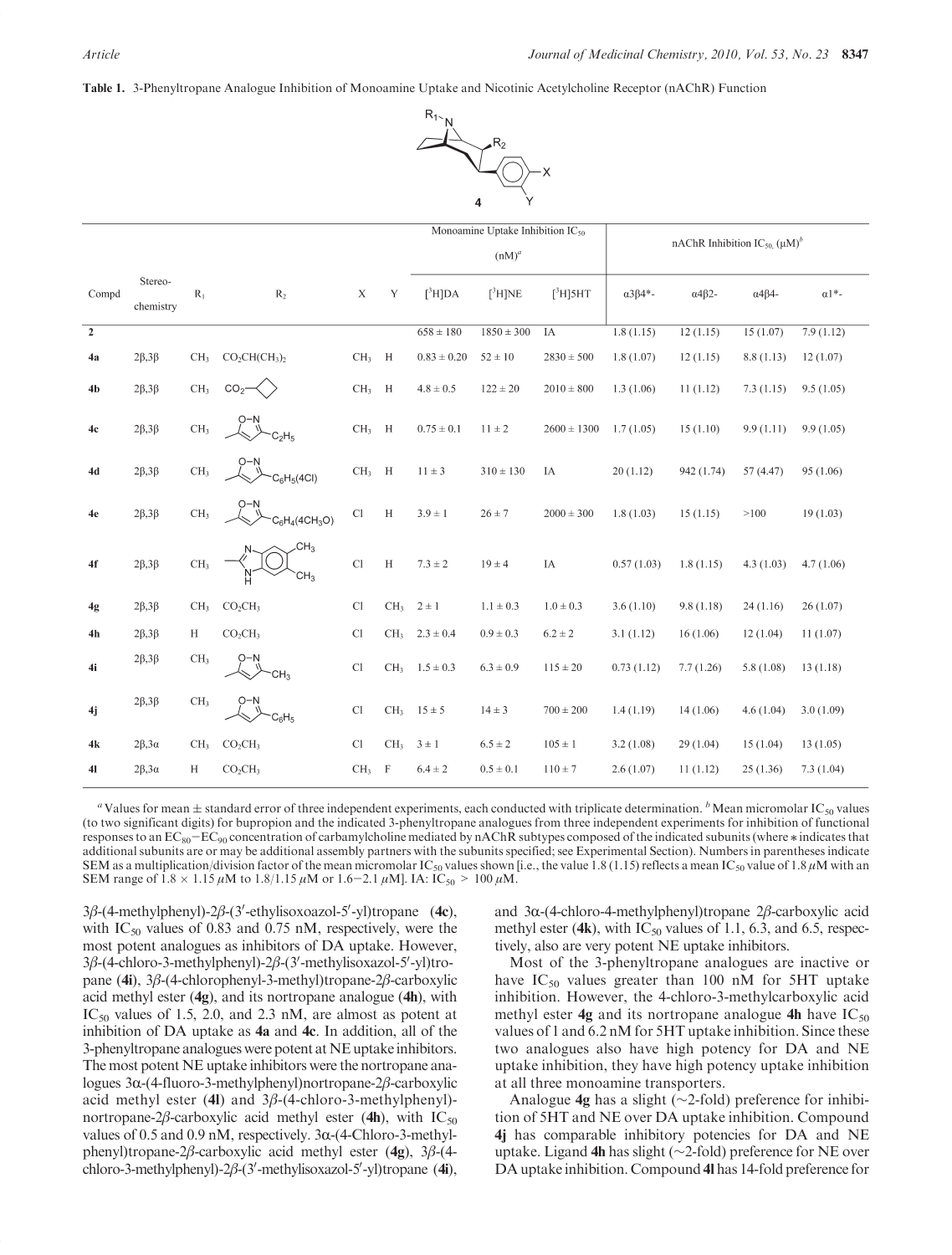

**Figure 1.** Specific <sup>86</sup>Rb<sup>+</sup> efflux (ordinate, percentage of control) was determined for functional, human muscle-type  $\alpha 1\beta 1\gamma\delta$ -nAChR ( $\triangle$ ), ganglionic  $\alpha$ 3β4\*-nAChR ( $\blacktriangledown$ ),  $\alpha$ 4β2-nAChR ( $\bigcirc$ ), or  $\alpha$ 4β4-nAChR ( $\blacktriangle$ ) naturally or heterologously expressed in human cell lines in the presence of a receptor subtype-specific,  $EC_{80}-EC_{90}$  concentration of the full agonist, carbamylcholine, either alone or in the presence of the indicated concentrations (abscissa, log molar) of 3-phenyltropane analogue **4b, 4c, 4e**, or **4f** as indicated. Mean micromolar  $IC_{50}$  values and SEM as a multiplication/division factor of the mean micromolar  $IC_{50}$  value are provided in Table 1.





Figure 2. Specific  $86Rb^+$  efflux (ordinate, percentage of control) was determined for functional, human ganglionic  $\alpha 3\beta 4^*$ -nAChR naturally expressed by SH-SY5Y human neuroblastoma cells in the presence of the full agonist, carbamylcholine, at the indicated concentrations (abscissa, log molar) either alone  $(\blacksquare)$  or in the presence of 10  $\mu$ M 3-phenyltropane analogues 4b ( $\Delta$ ), 4c ( $\Box$ ), 4e  $(\blacktriangledown)$ , or 4f  $(\blacktriangle)$  as indicated. The reduction of apparent agonist efficacy without an effect on potency is consistent with a noncompetitive mechanism for nAChR block.

inhibition of NE over DA uptake. Otherwise, all the other compounds have preference for inhibition of DA uptake over other monoamine transporters, as low as 2-fold for 4k and 4f to  $>60$ -fold for 4a.

Effects on nAChR Function. The effects of 3-phenyltropane analogues 4a-l on function of diverse human nAChR subtypes naturally or heterologously expressed by human cell lines were assessed using  $86Rb^+$  efflux assays that are specific only for nAChR function in the cells used. None of the analogues has activity as agonists at  $\alpha$ 1\*-,  $\alpha$ 3β4\*-,  $\alpha$ 4β2-, or  $\alpha$ 4β4-nAChR because <sup>86</sup>Rb<sup>+</sup> efflux in the presence of these ligands alone at concentrations from  $\sim$ 5 nM to 100  $\mu$ M (data not shown here) was indistinguishable from responses

in cells exposed only to efflux buffer.<br> ${}^{86}Rb^+$  efflux assays also were used to assess whether ligands had activity as antagonists at human nAChR. Representative

concentration-response curves for selected ligands (Figure 1) illustrate nAChR in vitro inhibitory profiles (see also Table 1).

Compound 2 has  $IC_{50}$  values of 1.8, 12, 15, and 7.9  $\mu$ M for functional antagonism of  $\alpha 3\beta 4^*$ -,  $\alpha 4\beta 2$ -,  $\alpha 4\beta 4$ -, and  $\alpha 1\beta 1^*$ nAChR, respectively. Analogues 4a, 4b, 4c, 4e, 4f, 4i, and 4j all have  $IC_{50}$  values equal to or lower than that for 2 at  $\alpha$ 3 $\beta$ 4\*-nAChR. The most potent inhibitors of  $\alpha$ 3 $\beta$ 4\*nAChR function are 4f and 4i (IC<sub>50</sub> = 0.57 and 0.73  $\mu$ M, respectively). Similar to 2, all the 3-phenyltropane analogues show preference for functional inhibition of  $\alpha$ 3β4\*-nAChR over the other nAChR subtypes tested, with greatest overall preference for 4e (8-,  $> 56$ -, and 11-fold over  $\alpha$ 4β2-,  $\alpha$ 4β4-, or  $\alpha$ 1\*-nAChR) and 4i (11-, 8-, and 18-fold over  $\alpha$ 4 $\beta$ 2-,  $\alpha$ 4β4-, or  $\alpha$ 1<sup>\*</sup>-nAChRs). Only 4f had significantly better potency as a functional antagonist of  $α4β2$ -nAChR than 2. Analogue 4j had the lowest overall preference for  $\alpha 3\beta 4^*$ nAChR (∼2-fold), in part because it (and 4f) had the highest inhibitory potencies at  $\alpha$ 4β4- and  $\alpha$ 1\*-nAChR. Compounds 4f and 4g had the lowest preference (∼3-fold), and compounds 4i and 4j had the highest preference (10- to 13-fold) for  $α3β4*-$  over  $α4β2-nAChR$ .

As was the case for 2, all of the 3-phenyltropane analogues tested inhibited nAChR function via an apparently noncompetitive mechanism, lowering apparent agonist efficacy without altering agonist  $EC_{50}$  values [representative data for compounds acting at  $α3β4*-nAChR$  are shown (Figure 2)].

Comparing inhibitory potencies across classes of targets, 4g, 4h, and 4l have 3500- to 5700-fold selectivity for inhibition of NE uptake over  $\alpha$ 3 $\beta$ 4\*-nAChR, and selectivity for inhibition of DA uptake over  $\alpha$ 3β4\*-nAChR ranges from 78- to 100-fold for 4f and 4j to  $>$  2000-fold for 4a and 4c.

In Vivo Effects. Compound 2 blocks nicotine-induced antinociception in the tail-flick and hot-plate tests with  $AD_{50}$  values of 1.2 and 15 mg/kg, respectively. Ten of the 3-phenyltropane analogues were more potent in blocking nicotine's effects in the tail-flick assay than 2, having  $AD_{50}$  values between 0.002 and 0.28 mg/kg. The most potent analogue in the tail-flick test was 3R-(4-fluoro-3-methylphenyl)-2β-carboxylic acid methyl ester (4l),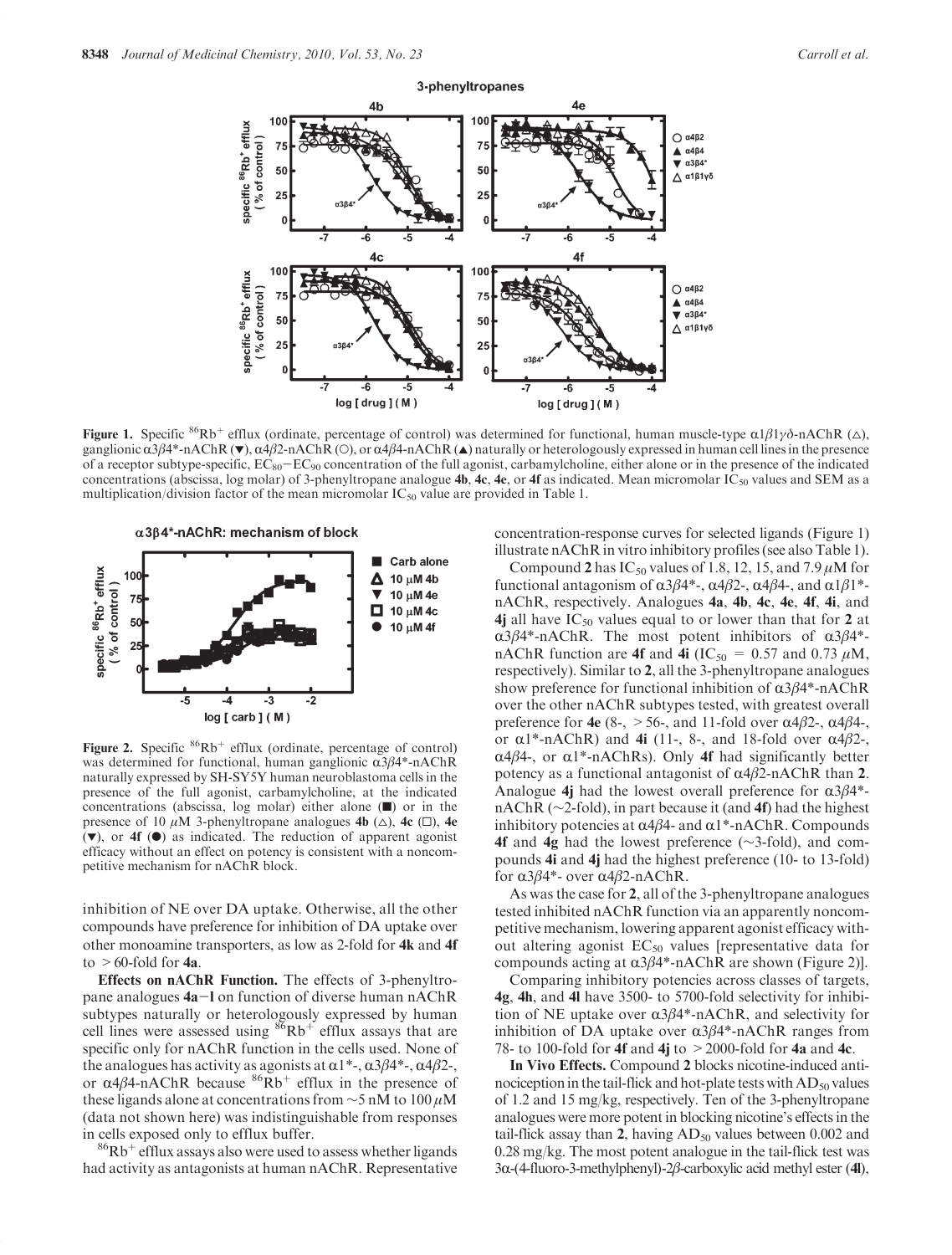| Table 2. Comparison of Behavioral Potency for 3-Phenyltropane Analogues in Blocking Acute Effects of Nicotine (Antinociception, Hypomotility, |  |  |
|-----------------------------------------------------------------------------------------------------------------------------------------------|--|--|
| and Hypothermia) and Development of Nicotine CPP <sup>a</sup>                                                                                 |  |  |

|                | $AD_{50}$ (mg/kg)     |                  |                  |                  |       |  |  |  |  |  |
|----------------|-----------------------|------------------|------------------|------------------|-------|--|--|--|--|--|
| compd          | tail-flick            | hot-plate        | locomotion       | hypothermia      | CPP   |  |  |  |  |  |
| $\mathbf{2}$   | $1.2(1-1.8)$          | $15(6-19)$       | $4.9(0.9-46)$    | $9.2(4-23)$      | 0.35  |  |  |  |  |  |
| 4a             | $0.015(0.001 - 0.16)$ | IA               | $1.5(0.3-7)$     | $1.6(0.3-9)$     | NT    |  |  |  |  |  |
| 4 <sub>b</sub> | $0.28(0.09-0.64)$     | $9.8(0.7-34)$    | $1(0.1-2.1)$     | $7(2.5-19)$      | NT    |  |  |  |  |  |
| 4c             | $0.008(0.001-0.04)$   | $1.6(0.7-3.4)$   | $0.2(0.1-2.1)$   | $6.9(2.5-19)$    | 0.045 |  |  |  |  |  |
| 4d             | ΙA.                   | IA               | $8.7(6.5-11.2)$  | IA               | 0.013 |  |  |  |  |  |
| 4e             | $0.018(0.002 - 0.16)$ | IA               | <b>IA</b>        | <b>IA</b>        | NT    |  |  |  |  |  |
| 4f             | $0.11(0.04-0.3)$      | $19(5.2 - 70)$   | IA               | IA               | 0.45  |  |  |  |  |  |
| 4g             | $0.21(0.06-2.7)$      | $0.35(0.1-1.2)$  | $0.11(0.03-0.3)$ | $0.14(0.1-0.18)$ | 0.25  |  |  |  |  |  |
| 4h             | $0.003(0.001-0.01)$   | $0.78(0.05-12)$  | $0.41(0.1-1.7)$  | $0.23(0.1-4)$    | 0.25  |  |  |  |  |  |
| 4i             | $0.009(0.002 - 0.03)$ | $3.3(1.4 - 7.8)$ | $0.37(0.06-1.5)$ | $0.61(0.24-1.5)$ | 0.09  |  |  |  |  |  |
| 4j             | $2.5(1.3-5.8)$        | IA               | IA               | <b>IA</b>        | 0.07  |  |  |  |  |  |
| 4k             | $0.026(0.004-0.1)$    | IA               | $5.3(0.5-48)$    | $7(3.3-18)$      | 0.15  |  |  |  |  |  |
| 41             | $0.002(0.001-0.06)$   | $2.6(0.6-16)$    | $1.65(0.7-3.9)$  | $7.4(0.8-14.2)$  | 0.03  |  |  |  |  |  |

<sup>a</sup> Results for nicotine acute effects were expressed as AD<sub>50</sub> (mg/kg)  $\pm$  confidence limits (CL). Dose-response curves were determined using a minimum of four different doses of test compound, and at least eight mice were used per dose group.  $AD_{50}$  (mg/kg) values were estimated in the CPP test using a minimum of three different doses of test compound, and at least eight mice were used per dose group. IA:  $AD_{50}$  > 20 mg/kg. NT: not tested.

 $AD_{50} = 0.002$  mg/kg. Six analogues, 4b, 4c, 4g, 4h, 4i, and 4l, with  $AD_{50}$  values of 0.35-9.8 mg/kg were more potent than 2 in blocking nicotine's acute effects in the hot-plate test, with 4g being most potent (AD<sub>50</sub> = 0.35 mg/kg,  $\sim$ 42-fold more potent than 2).

Compound 2 blocks nicotine-induced increases in locomotor activity with an  $AD_{50}$  value of 4.9 mg/kg. Compounds 4a, 4b, 4c, 4g, 4h, 4i, and 4l with  $AD_{50}$  values of  $0.11-$ 1.65 mg/kg are more potent than 2. The most potent analogue was  $4g$ , which has an  $AD_{50}$  value of 0.11 mg/kg.

Nicotine-induced hypothermia is blocked by 2 with an  $AD_{50}$  of 9.2 mg/kg. Compounds 4a, 4b, 4c, 4g, 4h, 4i, 4k, and 4l with  $AD_{50}$  values of 0.14-7.4 mg/kg are all more potent than 2. Compound 4g and its nortropane analogue 4h with  $IC_{50}$  values of 0.14 and 0.23 mg/kg, respectively, were the two most potent analogues in the hypothermia test.

Pretreatment with 2 at different doses decreased the development of nicotine-induced CPP in mice conditioned with 0.5 mg/kg nicotine, with an estimated  $AD_{50}$  value of 0.35 mg/kg. Nine of the 3-phenyltropane analogues were tested for their ability to block nicotine's preference. Six of the compounds, 4c, 4d, 4i, 4j, 4k, and 4l, with  $AD_{50}$  values of 0.013-0.15 mg/kg are more potent than 2.

## Discussion

The results from this study show that the 3-phenyltropane analogues have monoamine uptake inhibition and nAChR antagonism profiles similar to those of 2. Some of the analogues also have slightly higher potency as antagonists of  $α3β4*-nAChR$ , and all analogues retain preference across nAChR subtypes for blockade of  $α3β4*-nAChR$ . Moreover, some of these compounds show better potency than 2 as inhibitors of acute effects of nicotine and nicotine-induced CPP, which measures the acute rewarding effect of the drug.

Regardless of the type of substituent at the 2β- and 3βposition, all the 3-phenyltropane analogues (see structures 4a-l) had high potency in DA uptake inhibition. In addition all the analogues except the 3 $\beta$ -cyclobutyl ester 4b and the 3 $\beta$ -4-chlorophenylisoxazole 4d also had high potency in NE uptake inhibition. From a structural perspective, extensive modifications of the  $2\beta$ -group (see structures **4a**-l) lowered analogue potency as 5HT uptake inhibitors more than they altered inhibitory potency as DA and NE uptake inhibitors.

Only analogues with smaller  $2\beta$ -substituents (4g and 4h) retained high efficacy for 5HT uptake inhibition. On the basis of the limited comparisons, stereochemistry seems to influence activity for 5HT and NE uptake inhibition more than for DA uptake inhibition and  $\alpha$ 3 $\beta$ 4\*-nAChR antagonist potency (compare  $4g$  and  $4k$ ). With the exception of the  $3\beta$ -4-chlorophenylisoxazole analogue 4d, all the analogues had similar relative potencies at  $α3β4*-$  and  $α4β2-nAChRs.$ 

It is interesting to note that analogue 4c has 150 times more potency than 2 as an inhibitor of nicotine's analgesic action in the tail-flick assay, 9-fold better activity in the hot-plate assay, 24-fold better activity in hypolocomotion studies, and a marginally more potent effect on body temperature, whereas it has ∼8-fold better activity in the CPP assay. Analogue 4c does not differ much from 2 in its antagonistic potency at any of the nAChR subtypes studied, and it has 480-fold better activity as a DA uptake inhibitor, ∼170-fold better activity as NE uptake inhibitor, and no less than 5-fold better activity as a 5HT uptake inhibitor than 2. Since analogue  $4g (AD_{50} =$ 0.25 mg/kg) has activity comparable to that of 2 (AD<sub>50</sub> = 0.35 mg/kg) in the CPP assay, is 6-fold more potent than 2 in the tail-flick assay, 40-, 44-, and 65-fold more potent than 2 in the hot-plate locomotor and hypothermia tests, and has about the same nAChR inhibition profile as 2 while having ∼300  $\sim$ 2000 > 10000 times more potency at DA/NE/5HT uptake inhibition, its CPP effects appear to be more related to antagonism of nAChR. A similar analysis of 4i and 4j shows that the 4- to 5-fold better CPP activity relative to 2 correlates better with their nAChR inhibition profile than with their monoamine transporter and acute nicotinic effects. Compound 4d with  $AD_{50} = 0.013$  mg/kg was the most potent analogue in the CPP test and thus was 27 times more potent than 2. Somewhat surprisingly, unlike 2, compound 4d was inactive in the acute mouse tail-flick, hot-plate, and hypothermia tests and less potent than 2 in the hypolocomotor test. However, it retained high antagonist potency against  $α3β4^*$ nAChR and in DA uptake inhibition. In previous studies, we found that even though 4d was a potent and selective inhibitor of the DAT relative to the NET and SERT, it did not show locomotor activity in rats even though in vivo binding studies showed that appreciable brain levels were achieved. $8,26$  We also found that 4d was a positive allosteric modulator of the CB-1 cannabinoid receptor and suggested that its interaction with this receptor might in part be the reason for its unusual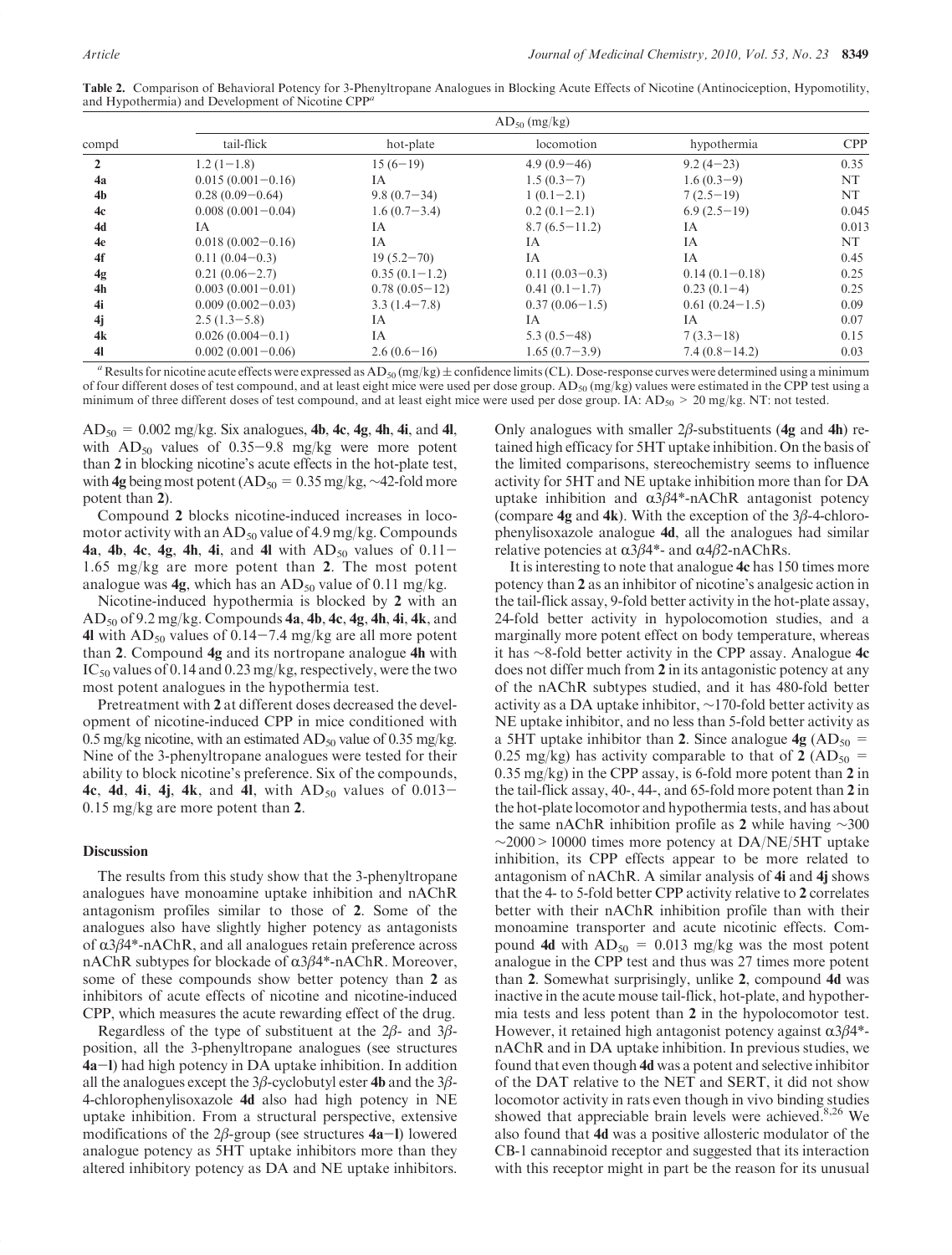behavioral pharmacological properties.<sup>8</sup> However, the reason for this lack of locomotor activity is still not fully understood. One possibility is that 4d is interacting with some as yet unidentified target, possibly a nAChR subtype other than those studied, that is responsible for its lack of locomotor activity and potent activity in the CPP test.

Although many analogues have much better potency in behavioral assays than 2, it is challenging to determine how those effects relate to ligand actions at molecular targets, in part because improvements over 2 for a given ligand can vary quite widely depending on the behavioral assay. Correlation plots comparing the in vitro and in vivo data did not provide any useful insights. Some of these challenges may be due to metabolism of analogues to more or less active forms. In addition, 2 in mice is converted in humans to hydroxy metabolites, one of which expresses much of the drug's behavioral activity.35

In summary, ligands have been developed that can serve as useful research tools, having different inhibitory potency profiles across nAChR and monoamine transporter targets. For example,  $3\beta$ -(4-methylphenyl)- $2\beta$ -(3'-ethylisoxazol-5'-yl)tropane (4c) has  $IC_{50}$  values of 0.75, 11, and 2600 nM for inhibition of DA, NE, and 5HT uptake and an  $IC_{50}$  of 1.7  $\mu$ M for antagonism of  $\alpha 3\beta 4^*$ -nAChR. Like 2, 4c is active in all four acute tests of nicotine action in mice. Importantly, it is 150, 9, and 5 times more potent in the tail-flick, hot-plate, and locomotor tests, respectively, than 2. It also is 8 times more potent than 2 in blocking nicotine-CPP. Three other compounds (4g, 4h, 4i) have higher potencies than 4c as inhibitors in all four tests of acute nicotine effects, and these compounds as well as 4d, 4j, 4k, and 4l have potency as antagonists of nicotine-CPP significantly higher than that of 2. Compounds 4d and 4j are inactive or are less active than 2 in the acute test of nicotinic action. However, they retain high antagonist potency against  $α3β4*-nAChR$  and DA uptake inhibition. The current studies support the idea that nAChR antagonism, particularly inhibition of  $α3β4*-nAChR$  function, and inhibitory actions at monoamine transporters are pharmacodynamic features of 3-phenyltropanes. Perhaps most importantly, and certainly warranting further investigation, is the possible utility of these ligands as aids to smoking cessation, especially given their ability to inhibit acute effects of nicotine and a test of nicotine preference with better potencies than 2, which is a useful pharmacotherapy for nicotine dependence.

## Experimental Section

Nuclear magnetic resonance  $({}^{1}H NMR$  and  ${}^{13}C NMR)$  spectra were recorded on a 300 MHz (Bruker AVANCE 300) spectrometer. Chemical shift data for the proton resonances were reported in parts per million (δ) relative to internal  $(CH_3)_4Si$  $(δ 0.0)$ . Elemental analyses were performed by Atlantic Microlab, Norcross, GA. Purity of compounds  $(>95\%)$  was established by elemental analysis. Analytical thin-layer chromatography (TLC) was carried out on plates precoated with silica gel GHLF  $(250 \,\mu\text{M})$ thickness). TLC visualization was accomplished with a UV lamp or in an iodine chamber. All moisture-sensitive reactions were performed under a positive pressure of nitrogen maintained by a direct line from a nitrogen source. Anhydrous solvents were purchased from Aldrich Chemical Co. or VWR. CMA80 is a mixture of 80% chloroform, 18% methanol, and 2% concentrated ammonium hydroxide.

3β-(4-Chlorophenyl)-2β-(4′,5′-dimethylbenzimidozol-2′-yl)tropane (4f) Dihydrochloride. Compound 6 (3.8 g, 0.0095 mol) and POCl<sub>3</sub> (50 mL) were mixed and stirred at reflux for 90 min. The reaction mixture was cooled and added to petroleum ether (2 L). Most of the solvent was decanted, and concentrated NH4OH-water (1:1) was added until basic to litmus paper and then extracted with  $CH_2Cl_2$ . The organic layer was separated, dried  $(Na<sub>2</sub>SO<sub>4</sub>)$ , and concentrated to yield 3.0 g of a tan amorphous solid. This solid was chromatographed on silica gel, eluting with EtOAc and then EtOAc-CMA80 (1:1) to afford 1.7  $g(47\%)$  of 4f. The free base was dissolved in ether and treated with 1 M ethereal HCl to give 1.65 g of the dihydrochloride salt of 4f as a white solid: mp 224–227 °C;  $[\alpha]_D$  –166.2 °C (c 0.69, MeOH). <sup>1</sup>H NMR (CDCl<sub>3,</sub> free base)  $\delta$  1.73 (bd, 1H), 1.88 (q,  $J = 9.0$  Hz, 2H), 2.22-2.35 (m, 4H), 2.31(s, 3H), 2.33 (s, 3H), 2.35 (s, 3H), 3.20-3.48 (m, 4H), 6.67 (d,  $J = 9.0$  Hz, 2H), 7.00 (d,  $J = 9.0$  Hz, 2H), 7.26 (s, 2H). Anal.  $(C_{23}H_{28}Cl_3N_3 \cdot 1.25H_2O)$  C, H, N.

(-)-N-Nor-3β-(3-methyl-4-chlorophenyl)tropane-2β-carboxylic Acid Methyl Ester (4h) Tartrate. Compound 4c (0.85 g, 2.76 mmol) was dissolved in anhydrous  $CH<sub>2</sub>Cl<sub>2</sub>$  (30 mL), and 1-chloroethyl chloroformate (ACE-Cl, 4.2 mL, 39 mmol) was added. The mixture was refluxed for 8 h. The reaction mixture was concentrated, the residue dissolved in MeOH (30 mL), and the solution refluxed overnight. The MeOH solution was concentrated and the residue partitioned between  $CH<sub>2</sub>Cl<sub>2</sub>$  and 25 mL of NH4OH-H2O (1:1). The layers were separated and the aqueous layer extracted twice with  $CH<sub>2</sub>Cl<sub>2</sub>$ . The combined organic extracts were dried  $(Na_2SO_4)$ , filtered, and concentrated to give 0.85 g of yellow solid, which was chromatographed on 50 g of silica gel using  $25\%$  CMA80 in CH<sub>2</sub>Cl<sub>2</sub> to obtain 0.54 g  $(67%)$  of **4h**. This material was converted to the tartrate salt by dissolving 520 mg (1.77 mmol) of 4h in MeOH and adding a MeOH solution of D-tartaric acid 0.286 mg (1.77 mmol). The salt was crystallized from MeOH-ether to give 0.70 g of 4h $\cdot$  tartrate: mp 156-158 °C; [ $\alpha$ ]<sup>25</sup><sub>D</sub> -100.0 °C (*c* 1.00, MeOH). Anal. Calcd for C<sub>20</sub>H<sub>25</sub>ClNO<sub>8</sub>: C, 54.12; H, 5.90; N, 3.16; Cl, 7.99. Found: C, 53.88; H, 6.01; N, 3.13; Cl, 7.88. <sup>1</sup>H NMR (CD3OD) δ 7.30 (d, 1H), 7.18 (s, 1H), 7.03 (d, 1H), 4.40 (s, 2H), 4.22 (m, 2H), 3.50 (m, 1H), 3.38 (s, 3H), 3.05 (d, 1H), 2.61 (t, 1H), 2.35 (s, 3H), 2.12–2.28 (m, 4H), 1.91 (d, 1H). Anal. ( $C_{20}$ - $H_{26}CINO_8)$  C, H, N.

 $(-)$ -3β-(3-Methyl-4-chlorophenyl)tropane-2β-(3'-methylisoxazol-5'-yl (4i) Hydrochloride. Acetone oxime (262 mg, 359 mmol) was dissolved under  $N_2$  in 7.5 mL of THF, and the solution was cooled to 0 °C. Butyllithium, 25 M in hexanes (2.9 mL, 7.18 mmol), was slowly added, and the solution was stirred in an ice bath for  $2-3$  h. Compound  $4c$  (85 mg, 2.76 mmol) was dissolved in 4 mL of THF and slowly added to the cold reaction mixture. The mixture was allowed to warm to room temperature and remained there for 16 h. A solution of 1.65 g of 36 N  $H_2SO_4$ , 2.1 mL of  $H_2O$ , and 7.65 mL of THF was slowly added, and the mixture was refluxed for 6 h before being stirred at room temperature for 16 h. The reaction mixture was concentrated and basified with  $NH_4OH-H_2O$  (1:1) to pH 10-11 and extracted with  $CH_2Cl_2$  $(3 \times 10 \text{ mL})$ . The combined organic extracts were dried (Na<sub>2</sub>SO<sub>4</sub>), filtered, and concentrated to give 0.87 g of product, which was purified by flash chromatography on silica gel using 10% Et<sub>2</sub>O-Et<sub>3</sub>N (9:1) in 90% hexanes to give 0.26 g of 4c and 0.27 g  $(44\%$  adjusted) of the desired 4i. The product was converted to the HCl salt by adding 1 M HCl in  $Et_2O$  to an  $Et_2O$  solution of 4i. Recrystallization from MeOH-Et<sub>2</sub>O gave  $4i$  HCl: mp 150 °C (dec);  $[\alpha]_{D}^{25}$  –112.0 °C (c 1.00, MeOH). <sup>1</sup>H NMR (CD<sub>3</sub>OD) δ 7.20 (d, 1H), 7.08 (s, 1H), 6.94 (d, 1H), 5.70, (s, 1H), 4.22 (m, 1H), 4.12 (m, 1H), 3.87 (m, 1H), 3.68 (m, 1H), 2.89 (s, 3H), 2.16-2.66 (m, 16H). Anal.  $(C_{19}H_{25}Cl_2N_2O)$  C, H, N.

 $(-)$ -3β-(3-Methyl-4-chlorophenyl)tropane-2β-(3'-phenylisoxazol-5'-yl (4j) Hydrochloride. Acetophenone oxime (617 mg, 4.56 mmol) was dissolved under  $N_2$  in 10 mL of THF and cooled to 0 °C. Butyllithium, 2.5 M in hexanes  $(3.65 \text{ mL})$ , 9.12 mmol), was slowly added, and the solution was stirred in an ice bath for 2 h. Compound 4c (1.08 g, 0.0035 mol) was dissolved in THF (8 mL) and slowly added to the cold reaction mixture. The mixture was allowed to warm to room temperature for 16 h. A solution of 2.00 g of 36 N  $H_2SO_4$ , 2.5 mL of  $H_2O$ , and 10.5 mL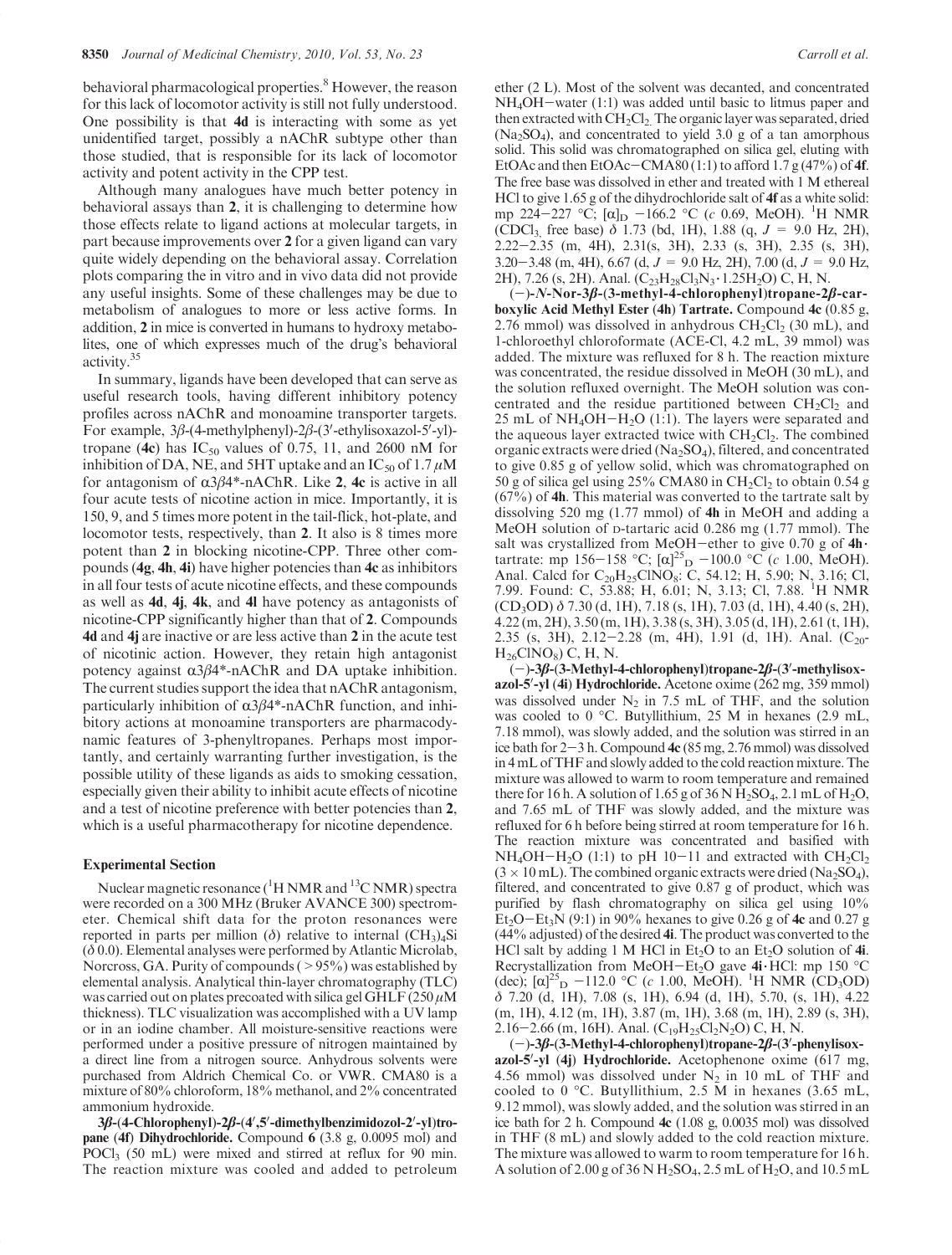of THF was slowly added, and the mixture was refluxed for 6 h before being stirred at room temperature 16 h. The reaction mixture was concentrated and basified with concentrated  $NH_4OH-H_2O$  (1:1) to pH 10-11 and extracted with  $CH_2Cl_2$  $(3 \times 25 \text{ mL})$ . The combined organic extracts were dried  $(Na<sub>2</sub>SO<sub>4</sub>)$ , filtered, and concentrated to give 1.23 g of product, which was purified by flash chromatography on silica gel using 10% (Et<sub>2</sub>O-Et<sub>3</sub>N) (9:1) in 90% hexanes to give 0.39 g of 4c and  $0.71$  g (80% adjusted yield) of 4j. The 4j was crystallized from petroleum ether to give 0.59 g of fine white crystals: mp 139- 141  $\degree$ C. The product was converted to the HCl salt by adding 1 M HCl in Et<sub>2</sub>O to an Et<sub>2</sub>O solution of 4*j*. Recrystallization from MeOH-Et<sub>2</sub>O gave 0.467 g of  $4j$  HCl: mp 278 °C (dec);  $[\alpha]_D$  –110.2 °C (c 1.00, MeOH). <sup>1</sup>H NMR (CD<sub>3</sub>OD) δ 7.66 (m 2H), 7.43 (m, 3H), 7.21 (d, 1H), 7.12 (s, 1H), 7.00 (d, 1H), 6.20 (s, 1H), 4.30 (m, 1H), 4.16 (m, 1H), 3.98 (m, 1H), 3.75 (m, 1H), 2.93 (s, 3H), 2.04–2.74 (m, 9H). Anal. (C<sub>24</sub>H<sub>27</sub>Cl<sub>2</sub>N<sub>2</sub>O) C, H, N.

3α-(4-Chloro-3-methylphenyl)tropane-2β-carboxylic Acid Methyl Ester (4k) Tosylate. To  $Ni(OAc)_2$  (9.21 g, 0.037 mol) in MeOH (50 mL) was added NaBH<sub>4</sub> (1.4 g, 0.037 mol) in MeOH (20 mL). Compound 8 (2.20 g, 0.0074 mol) in MeOH (20 mL) was added followed by concentrated HCl (3.1 mL, 0.037 mol) in MeOH (5 mL). The black heterogeneous reaction mixture was stirred at reflux for 17 h. The mixture was filtered through Celite, and the filtrate was concentratedin vacuo.The residue was partitioned between  $Et_2O$  and concentrated  $NH_4OH-H_2O$  $(1:1)$ . The ether was separated, dried  $(Na_2SO_4)$ , and concentrated in vacuo to give an orange oil. This oil was chromatographed on silica gel, eluting with hexane-Et<sub>2</sub>O-Et<sub>3</sub>N (50:45:5) to afford  $0.92$  g (46%) of 4k as a colorless oil. To a solution of 4k in EtOAc  $(25 \text{ mL})$  was added 1 equiv of p-toluenesulfonic acid in a minimal amount of EtOAc. The resulting solids were separated by filtration and dried to give 1.25 g of  $4k \cdot CH_3C_6H_4SO_3H$  as a white solid: mp 170–171 °C. <sup>1</sup>H NMR (CDCl<sub>3</sub>, free base)  $\delta$  1.32 (t, J = 5.8 Hz, 1H), 1.59 (m, 3H), 2.10 (m, 1H), 2.22 (s, 3H), 2.32 (s, 3H), 2.46 (m, 2H), 3.32 (m, 3H), 3.59 (s, 3H), 6.95 (d, J = 3.0 Hz, 1H), 6.98 (s, 1H), 7.25 (d,  $J = 5.5$  Hz). Anal. (C<sub>24</sub>H<sub>30</sub>ClNO<sub>5</sub>S $\cdot$ 0.25  $H<sub>2</sub>O$ ) C, H, N.

3β-(4-Chlorophenyl)tropane-2β-N-(3′-amino-4,5-dimethylphenyl Carboxamide) (6). To compound 5 (5.3 g, 0.0189 mol) in  $CH<sub>2</sub>Cl<sub>2</sub>$  (100 mL) was added oxalyl chloride (19.0 mL, 0.0378) mol,  $2 \text{ M}$  in  $CH_2Cl_2$ ). The reaction mixture was stirred at room temperature for 2 h, then concentrated in vacuo. The resulting acid chloride was dissolved in  $CH_2Cl_2$  (60 mL) and added to 4,5dimethyl-1,2-phenylenediamine (6.4 g, 0.0473 mol) in  $CH_2Cl_2$ (50 mL). The reaction mixture was stirred, under nitrogen, for a period of 17 h. The solvent was decanted from a gummy residue, and  $10\%$  NaHCO<sub>3</sub>-CH<sub>2</sub>Cl<sub>2</sub> was added. The organic layer was separated, dried  $(Na_2SO_4)$ , and concentrated in vacuo to give 5.4 g of a foam. This material was chromatographed on silica gel, eluting with EtOAc and then EtOAc-CMA80 (1:1) to afford 3.8 g (51%) of 6 as a yellow amorphous solid. <sup>1</sup>H NMR (CDCl3) δ 1.71-1.80 (m, 3H), 2.12 (s, 3H), 2.14 (s, 3H), 2.13-2.39 (m, 3H), 2.39 (s, 3H), 2.66 (d,  $J = 3.0$  Hz, 1H),  $3.19$  (p,  $J = 3.0$  Hz, 1H),  $3.40 - 3.60$  (bm, 5H), 6.51 (s, 1H), 6.81  $(s, 1H), 7.21 (s, 4H).$ 

3α-(4-Chloro-3-methylphenyl)-2β-(3′-methyl-1′,2′,4′-oxadiazol-5-yl)tropane (8). *n*-Butyllithium (12.0 mL, 0.030 mol, 2.5 M) in hexane was added to 5-bromo-2-chlorotoluene (6.0 g, 0.0292 mol) in THF (50 mL) at  $-78$  °C. The resulting creamy white suspension was stirred for 15 min, and anhydroecgonine oxadiazole (7) (3.0 g, 0.0146 mol) in THF (50 mL) was added. The orange reaction mixture was stirred for an additional 3 h, allowing the mixture to come to room temperature. TFA (3.9 mL, 0.050 mol) was added, the mixture was stirred for 15 min and concentrated in vacuo. The resulting residue was treated with concentrated NH<sub>4</sub>OH-H<sub>2</sub>O (1:1) (100 mL) and CH<sub>2</sub>Cl<sub>2</sub> (100 mL). The organic layer was separated, dried  $(Na<sub>2</sub>SO<sub>4</sub>)$ , and concentrated in vacuo to afford 5.7 g of an orange oil. This oil was chromatographed on silica gel, eluting with ether $-Et_3N$ 

 $(9:1)$  to afford 2.0 g  $(46\%)$  of a mixture that was used without further purification to prepare 4k.

Transporter Assays. The abilities of 2 and its analogues to inhibit uptake of [<sup>3</sup>H]dopamine ([<sup>3</sup>H]DA), [<sup>3</sup>H]serotonin ([<sup>3</sup>H]5-HT), or  $[3H]$ norepinephrine  $([3H]NE)$  by the respective human transporters were evaluated using the appropriate HEK-293 cell line as previously reported.<sup>31</sup>

Cell Lines and Culture. Human embryonic kidney (HEK-293) cells stably expressing human DAT, NET, or SERT were maintained as previously described.<sup>31</sup>

Use was made, as previously described,<sup>33</sup> of TE671/RD cells naturally expressing human muscle-type nAChR  $(\alpha 1\beta 1\gamma)\delta$ - or  $\alpha$ 1\*-nAChR), SH-SY5Y neuroblastoma cells naturally expressing human autonomic  $α3β4*-nAChRs$  (containing α3,  $β4$ , probably  $\alpha$ 5, and sometimes  $\beta$ 2 subunits), or transfected SH-EP1 epithelial cells heterologously expressing either human  $\alpha$ 4 $\beta$ 2-nAChR, which is thought to be the most abundant, high affinity nicotine-binding nAChR in mammalian brain, or  $\alpha$ 4 $\beta$ 4 $nAChR.^{36,37}$ 

nAChR Functional Assays. Cells were harvested, seeded onto 24-well plates, and subjected to  $86Rb$ <sup>+</sup> efflux assays as previously described.<sup>33</sup> Specific  ${}^{86}Rb^+$  efflux was assessed as the response to a fully efficacious concentration of carbamylcholine alone less that in the presence of efflux buffer alone. Any intrinsic agonist activity of test compounds was normalized, after subtraction of nonspecific efflux, to specific efflux. Antagonism of carbamylcholine-evoked  ${}^{86}Rb^+$  efflux was assessed in samples containing the full agonist at a concentration where it stimulates 80-90% of maximal function. For studies of mechanism of antagonism, concentration-response curves were obtained using samples containing the full agonist, carbamylcholine, at the indicated concentrations alone or in the presence of a concentration of the test ligand close to its  $IC_{50}$  value for inhibition of nAChR function. Ion flux assay results were fit, using Prism (GraphPad), to the Hill equation,  $F = F_{\text{max}}/(1 + (X/Z)^n)$ , where  $F$  is the test sample specific ion flux as a percentage of control,  $F_{\text{max}}$  is specific ion flux in the absence of test drug (i.e., for control samples),  $X$  is the test ligand concentration,  $Z$  is the  $EC_{50}$  ( $n>0$  for agonists) or  $IC_{50}$  ( $n<0$  for antagonists), and  $n$  is the Hill coefficient. All concentration-ion flux response curves were simple and fit well, allowing maximum and minimum ion flux values to be determined by curve fitting, but in cases where antagonists had weak functional potency, minimum ion flux was set at 0% of control. Note that because agonist concentrations used for test ligand antagonism assessments were  $EC_{80}-EC_{90}$  values, not all of the data, even at the lowest concentrations of test antagonist, approached 100% of specific efflux as separately determined in sister samples exposed to fully efficacious concentrations of agonist. Note also that it has been repeatedly verified that functional parameters for nicotinic ligands and mechanisms of their action as determined using efflux assays are like those determined using whole-cell current recording techniques.<sup>3</sup>

Behavior,. All animal experiments were conducted in accordance with the NIH Guide for the Care and Use of Laboratory Animals and Institutional Animal Care and Use Committee guidelines.

Animals. Male Institute of Cancer Research (ICR) mice (weighing 20-25 g) obtained from Harlan (Indianapolis, IN) were used throughout the study. Animals were housed in an Association for Assessment and Accreditation of Laboratory Animal Care approved facility, were placed in groups of six, and had free access to food and water. Studies were approved by the Institutional Animal Care and Use Committee of Virginia Commonwealth University.

Tail-Flick Test. Antinociception for pain mediated at the spinal level was assessed by the tail-flick method of D'Amour and Smith.<sup>39</sup> In brief, mice were lightly restrained while a radiant heat source was shone onto the upper portion of the tail. To minimize tissue damage, a maximum latency of 10 s was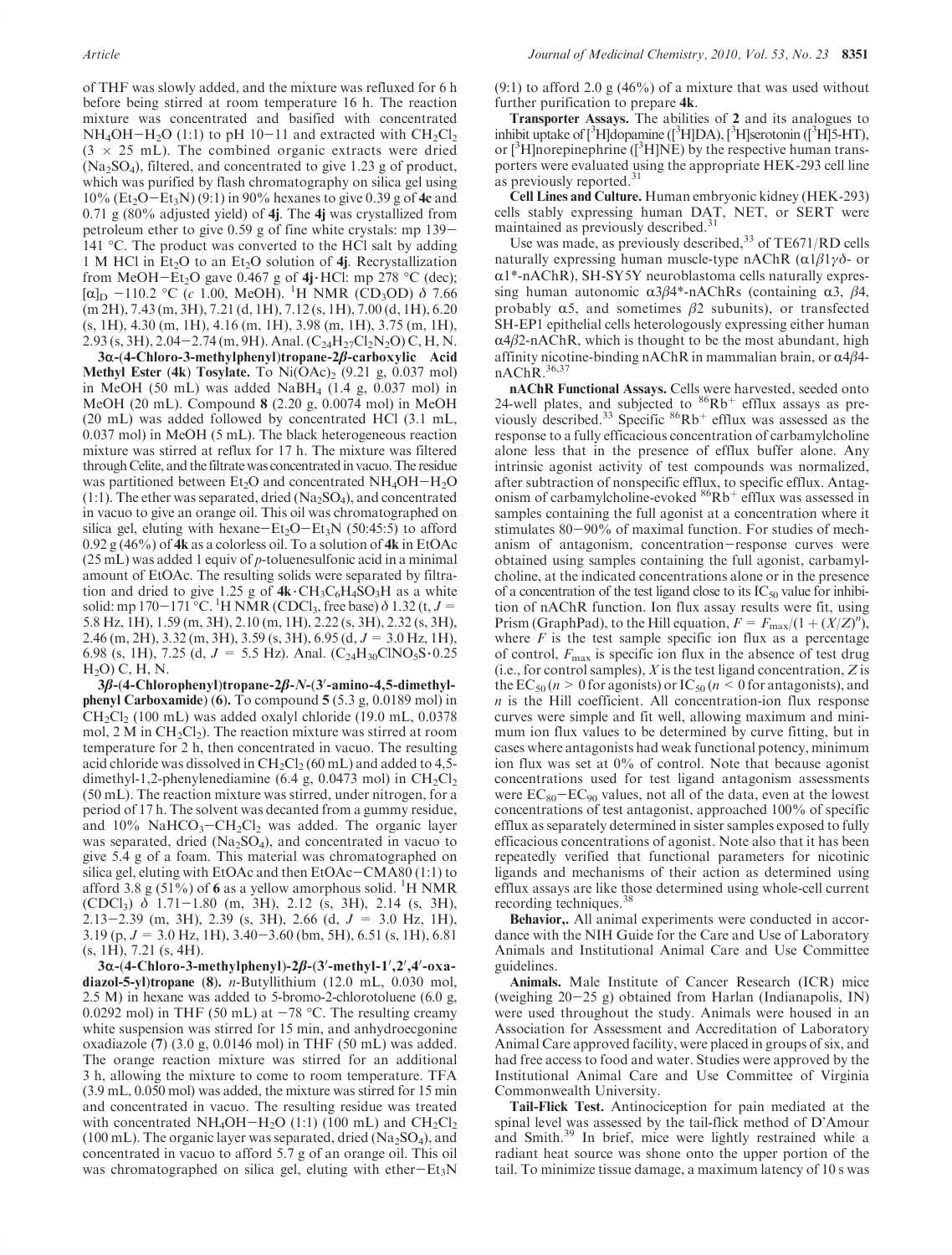imposed. Latency to remove the tail from the heat source was recorded for each animal. A control response  $(2-4 s)$  was determined for each mouse before treatment, and a test latency was determined after drug administration (nicotine as an analgesic 5 min after subcutaneous administration at 2.5 mg/kg; nicotine administration 15 min after exposure to saline of 3-phenytropane analogue to assess the latter drug's ability to block nicotinemediated antinociception). Antinociceptive response was calculated as the percentage of maximum possible effect (%MPE), where %MPE =  $[(test control)/(10 control)] \times 100$ .

Hot-Plate Test. Mice were placed in a 10 cm wide glass cylinder on a hot plate (Thermojust Apparatus) maintained at 55 C for assessment of pain responses mediated at supraspinal levels. To minimize tissue damage, a maximum exposure to the hot plate 40 s was imposed. Measures of control latencies (time until the animal jumped or licked its paws, typically  $8-12$  s) were done twice for stimuli applied at least 10 min apart for each mouse. Antinociceptive responses after test drug administrations were determined and calculated as the %MPE, where %  $MPE = [(test latency in s - control latency in s)/(40 s - control]$ latency in s)  $\times$  100]. Groups of 8–12 animals were used for each drug condition. Antagonism studies were carried in mice pretreated with either saline or 3-phenytropane analogues 15 min before nicotine. The animals were then tested 5 min after administration of a subcutaneous dose of 2.5 mg/kg nicotine.

Locomotor Activity. Mice were placed into individual Omnitech photocell activity cages (28 cm  $\times$  16.5 cm; Omnitech Electronics, Columbus, OH) 5 min after subcutaneous administration of either 0.9% saline or nicotine (1.5 mg/kg). Interruptions of the photocell beams (two banks of eight cells each) were then recorded for the next 10 min. Data were expressed as the number of photocell interruptions. Antagonism studies were carried out by pretreating the mice with either saline or 3-phenytropane analogues 15 min before nicotine.

Body Temperature. Rectal temperature was measured by a thermistor probe (inserted 24 mm) and digital thermometer (YSI Inc., Yellow Springs, OH). Readings were taken just before and 30 min after subcutaneous injection of either saline or 2.5 mg/kg nicotine. The difference in rectal temperature before and after treatment was calculated for each mouse. The ambient temperature of the laboratory varied from 21 to 24  $\rm{°C}$  from day to day. Antagonism studies were carried out by pretreating the mice with either saline or 3-phenytropane analogues 15 min before nicotine. The animals were then tested 30 min after administration of a subcutaneous dose of 2.5 mg/kg nicotine.

Nicotine CPP Assessment. An unbiased CPP paradigm was utilized in this study as described in Kota et al.<sup>33</sup> Briefly, placeconditioning chambers consisted of two distinct compartments separated by a smaller intermediate compartment with openings that allowed access to either side of the chamber. On day 1, adult male ICR mice were confined to the intermediate compartment for a 5 min habituation period and then allowed to move freely between compartments for 15 min. Time spent in each compartment was recorded. These data were used to separate the animals into groups of approximately equal bias. Days  $2-4$  were the conditioning days during which the saline group received saline in both compartments and drug groups received sc vehicle or 3-phenyltropane analogues 15 min before nicotine (0.5 mg/kg, sc) in one compartment and saline in the opposite compartment for 20 min. Drug-paired compartments were randomized among all groups. Day 5 was the drug free test day, and the procedure was the same as for day 1. Activity counts and time spent on each side were recorded via photosensors using Med Associates interface and software. Separate groups of mice were conditioned with saline or 3-phenyltropane analogues alone to investigate if they induce CPP using the same procedure described above. Data were expressed as time spent on drug-paired side minus time spent on saline-paired side. A positive number indicated a preference for the drug-paired side, whereas a negative number indicated an aversion to the drug-paired side.A number at or near zero indicated no preference for either side.

Acknowledgment. This work was supported by National Institutes of Health National Cooperative Drug Discovery Group Grant U19 DA019377. Other effort was supported by grants (to R.J.L.) from the National Institutes of Health (Grant DA015389) and the Barrow Neurological Foundation.We thank Lawrence E. Brieaddy for the synthesis of 4f and 4k and Fluvanna Josephson for the synthesis of 4h, 4i, and 4j.

Supporting Information Available: Elemental analysis results. This material is available free of charge via the Internet at http:// pubs.acs.org.

#### References

- (1) Centers for Disease Control and Prevention. Smoking and Tobacco Use. Fact Sheet: Health Effects of Cigarette Smoking (updated January 2008). http://www.cdc.gov/tobacco/data\_statistics/fact\_ sheets/health\_effects/effects\_cig\_smoking/.
- (2) Centers for Disease Control and Prevention. Annual smokingattributable mortality, years of potential life lost, and productivity losses-United States. MMWR Morb. Mortal. Wkly. Rep. 2005, 54, 625–628.
- (3) Benowitz, N. L. Nicotine addiction. Primary Care: Clin. Office Pract. 1999, 26, 611–631.
- (4) Benowitz, N. L. Clinical pharmacology of nicotine: implications for understanding, preventing, and treating tobacco addiction. Clin. Pharmacol. Ther. 2008, 83, 531–541.
- (5) Hughes, J. R.; Higgins, S. T.; Bickel, W. K. Nicotine withdrawal versus other drug withdrawal syndromes: similarities and dissimilarities. Addiction 1994, 89, 1461–1470.
- (6) Tutka, P.; Mosiewicz, J.; Wielosz, M. Pharmacokinetics and metabolism of nicotine. Pharmacol. Rep. 2005, 57, 143–153.
- West, R.; McNeill, A.; Raw, M. Smoking cessation guidelines for health professionals: an update. Health Education Authority. Thorax 2000, 55, 987–999.
- (8) Navarro, H. A.; Howard, J. L.; Pollard, G. T.; Carroll, F. I. Positive allosteric modulation of the human cannabinoid (CB) receptor by RTI-371, a selective inhibitor of the dopamine transporter. Br. J. Pharmacol. 2009, 156, 1178–1184.
- (9) Tutka, P. Nicotinic receptor partial agonists as novel compounds for the treatment of smoking cessation. Expert Opin. Invest. Drugs 2008, 17, 1473–1485.
- (10) Rollema, H.; Coe, J.W.; Chambers, L. K.; Hurst, R. S.; Stahl, S.M.; Williams, K. E. Rationale, pharmacology and clinical efficacy of partial agonists of alpha4beta2 nACh receptors for smoking cessation. Trends Pharmacol. Sci. 2007, 28, 316–325.
- (11) Dwoskin, L. P.; Smith, A. M.; Wooters, T. E.; Zhang, Z.; Crooks, P. A.; Bardo, M. T. Nicotinic receptor-based therapeutics and candidates for smoking cessation. Biochem. Pharmacol. 2009, 78, 732–743.
- (12) Carroll, F. I.; Blough, B.; Abraham, P.; Mills, A. C.; Holleman, J. A.; Wolckenhauer, S. A.; Decker, A.M.; Landavazo, A.;McElroy, K. T.; Navarro, H. A.; Gatch, M. B.; Foster, M. J. Synthesis and biological evaluation of bupropion analogues as potential pharmacotherapies for cocaine addiction. J. Med. Chem. 2009, 52, 6768–6781.
- (13) Dhillon, S.; Yang, L. P.; Curran, M. P. Bupropion: a review of its use in the management of major depressive disorder. Drugs 2008, 68, 653–689.
- (14) Ferris, R. M.; Cooper, B. R. Mechanism of antidepressant activity of bupropion. J. Clin. Psychiatry Monog. 1993, 11, 2-14.
- (15) Nielsen, J. A.; Shannon, N. J.; Bero, L.; Moore, K. E. Effects of acute and chronic bupropion on locomotor activity and dopaminergic neurons. Pharmacol., Biochem. Behav. 1986, 24, 795–799.
- (16) Nomikos, G. G.; Damsma, G.; Wenkstern, D.; Fibiger, H. C. Effects of chronic bupropion on interstitial concentrations of dopamine in rat nucleus accumbens and striatum. Neuropsychopharmacology 1992, 7, 7–14.
- (17) Jones, C. N.; Howard, J. L.; McBennett, S. T. Stimulus properties of antidepressants in the rat.Psychopharmacology (Berlin) 1980, 67, 111–118.
- (18) Lamb, R. J.; Griffiths, R. R. Self-administration in baboons and the discriminative stimulus effects in rats of bupropion, nomifensine, diclofensine and imipramine. Psychopharmacology (Berlin) 1990, 102, 183–190.
- (19) Ortmann, R. The conditioned place preference paradigm in rats: effect of bupropion. Life Sci.  $1985$ ,  $37$ , 2021–2027.
- (20) Tella, S. R.; Ladenheim, B.; Cadet, J. L. Differential regulation of dopamine transporter after chronic self-administration of bupropion and nomifensine. J. Pharmacol. Exp. Ther. 1997, 281, 508–513.